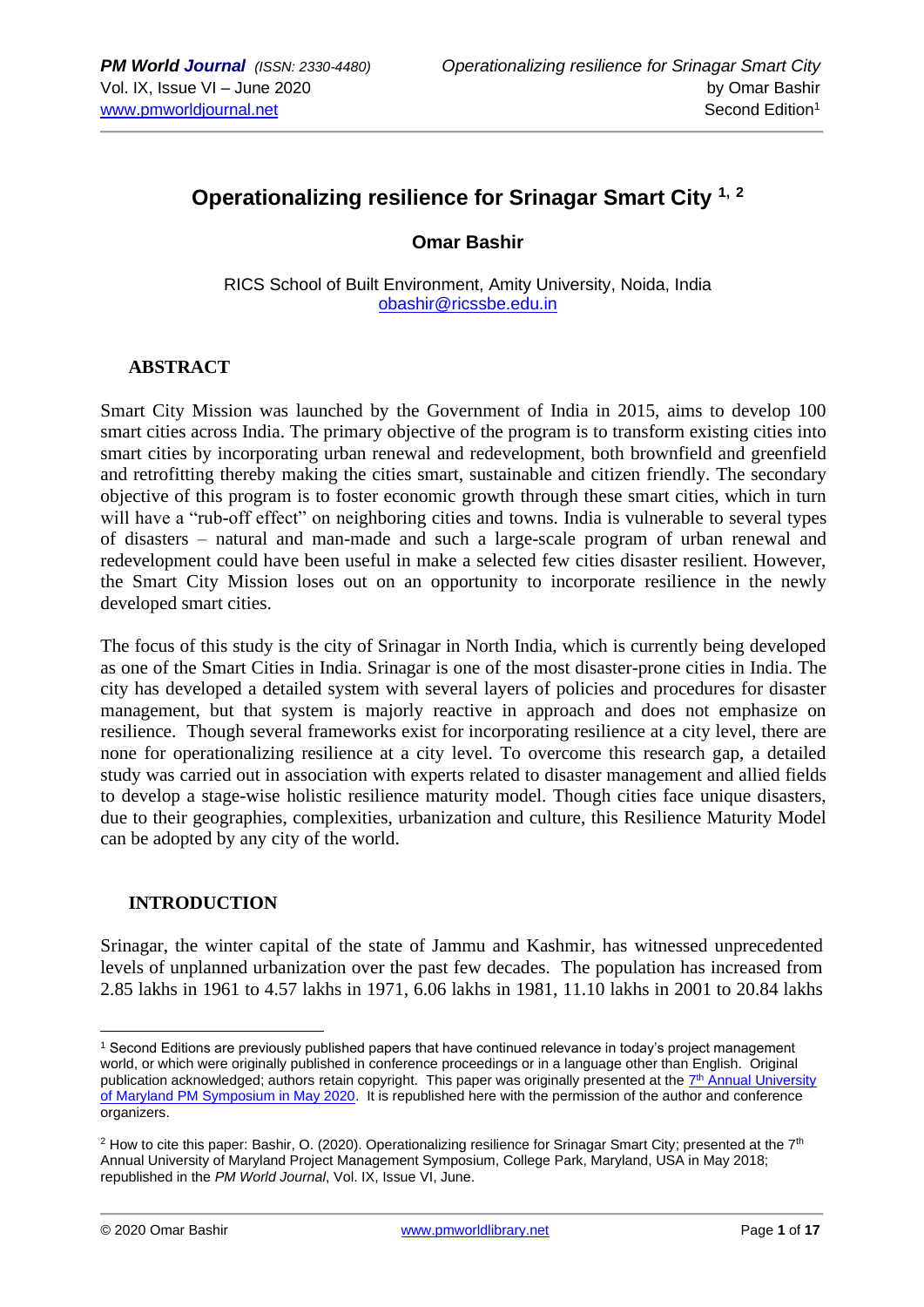in 2011. (Nengroo, et al., 2017). Same is the case with rest of India where the urban population has seen an increase of around 4% from 2001 to 2011 and is projected that 40% of total Indian population will be residing in urban areas by 2030, and nearly 50% by 2050. (Census of India, 2011). Globally as well, the trend of urbanization continues at a steady rate.

In general, urbanization does not pose any threat to the environment or development, however, access to several basic amenities is restricted by unplanned urbanization. (Nengroo, et al., 2017). Further, if the urbanization is at a rapid rate it may lead several other issues like lack of suitable dwelling units, slums, overburdened transportation system, pollution, environmental degradation and an overall burden on the existing infrastructure. (Aijaz & Hoelscher, 2015). In India, due to the lack of strict regulations and planning cities have seems unorganized and unplanned growth. There is a large-scale migration across the country from rural to urban areas, as urban areas provide better employment opportunities and better quality of life. It is estimated that around 30% of the Indian population now live in urban areas as compared to around 18% in 1960 (World Bank, 2020). This constant, rapid and unregulated urbanization has led to the overburdening of existing city infrastructure. (Bashir, 2020) which is an underlying cause of low FDI (foreign direct investment) in India (Aijaz & Hoelscher, 2015).

## **NATIONAL SMART CITY MISSION IN INDIA**

The National Smart City Mission launched by the Government of India in 2015 as an urban renewal program to make existing cities citizen-friendly and sustainable. It emphasized on development of core infrastructure; technological interventions and area-based development. The basic objective of this program is to drive economic growth in the 100 selected Smart city which other cities can emulate. (Praharaj & Han, 2019) (Gupta & Hall, 2017) (Smart Cities Mission, 2015).

## **SRINAGAR – INTRODUCTION**

Srinagar is the capital and the largest city of the state (now Union territory) of Jammu and Kashmir, the northern state of India. It is located at the foothills of the Himalayas at an elevation of 1585 meters from sea level. The city is located on both the banks of river Jhelum, which divides the city into two parts and is connected by 9 bridges. The total area of the city is around 294 square kilometers.

The city is growing rapidly amongst all Himalayan cities (Bhat, 2008) and is currently ranked at 92nd based on the annual growth rate for a period from 2006 to 2020 (City Mayors, 2006). The population of the city stands at 1,180,570 as per 2011 census (Census of India, 2011). The density of population is around 4000 per square kilometer (10000 per square mile). The average temperature varies from 23.3 C during summers to 3.2 C in winters. The city has several water bodies and wetlands.

## **SRINAGAR SMART CITY**

Srinagar is one of the Smart Cities being developed under the Smart City Mission of the Government of India. Srinagar Smart City project was approved in Round 3 of the Smart City challenge held in April 2017. Srinagar Smart City "aspires to leverage its Natural & Cultural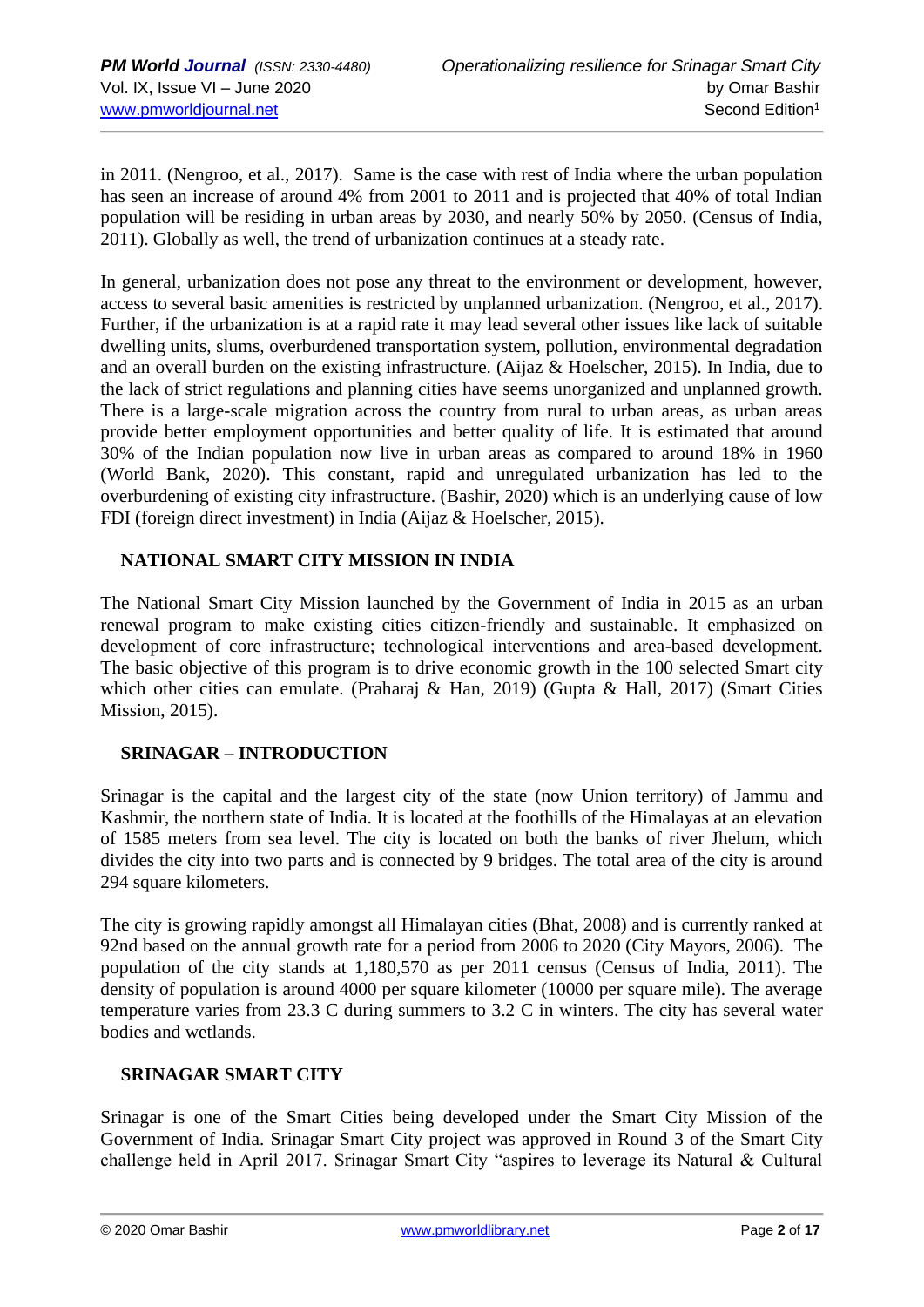

heritage/ tourism, through innovative and inclusive solutions, enhance the quality of life for its citizens".

*Figure 1: Location of Srinagar City (Ahmad, et al., 2017)*

## **DISASTERS IN INDIAN CONTEXT**

The vast and varied geographical expanse, geology, climatic conditions, demographic divide, socio-economic conditions and rapid urbanization makes India vulnerable to multiple disasters. These pose a great risk to the economy, population and development of the country (Bashir, 2020). More than half of the total geographical area falls under the "moderate" to "severe intensity" zone of earthquakes. Around 20% of the area is prone to drought and 12% is prone to floods. India has a long coastline of more than 7500 km which is vulnerable to tsunamis and cyclones. The mountainous region, Himalayan and sub-Himalayan ranges are prone to snowstorms, avalanches and landslides. (Metri, 2006) (NDMA, 2020).

Apart from natural disasters, India is also prone to manmade disaster like chemical, biological, radiological and nuclear proliferation. (NDMA, 2020). Further, it is also vulnerable to health epidemics, political turmoil and terrorism due to the country's varied nature. (Bashir, 2020)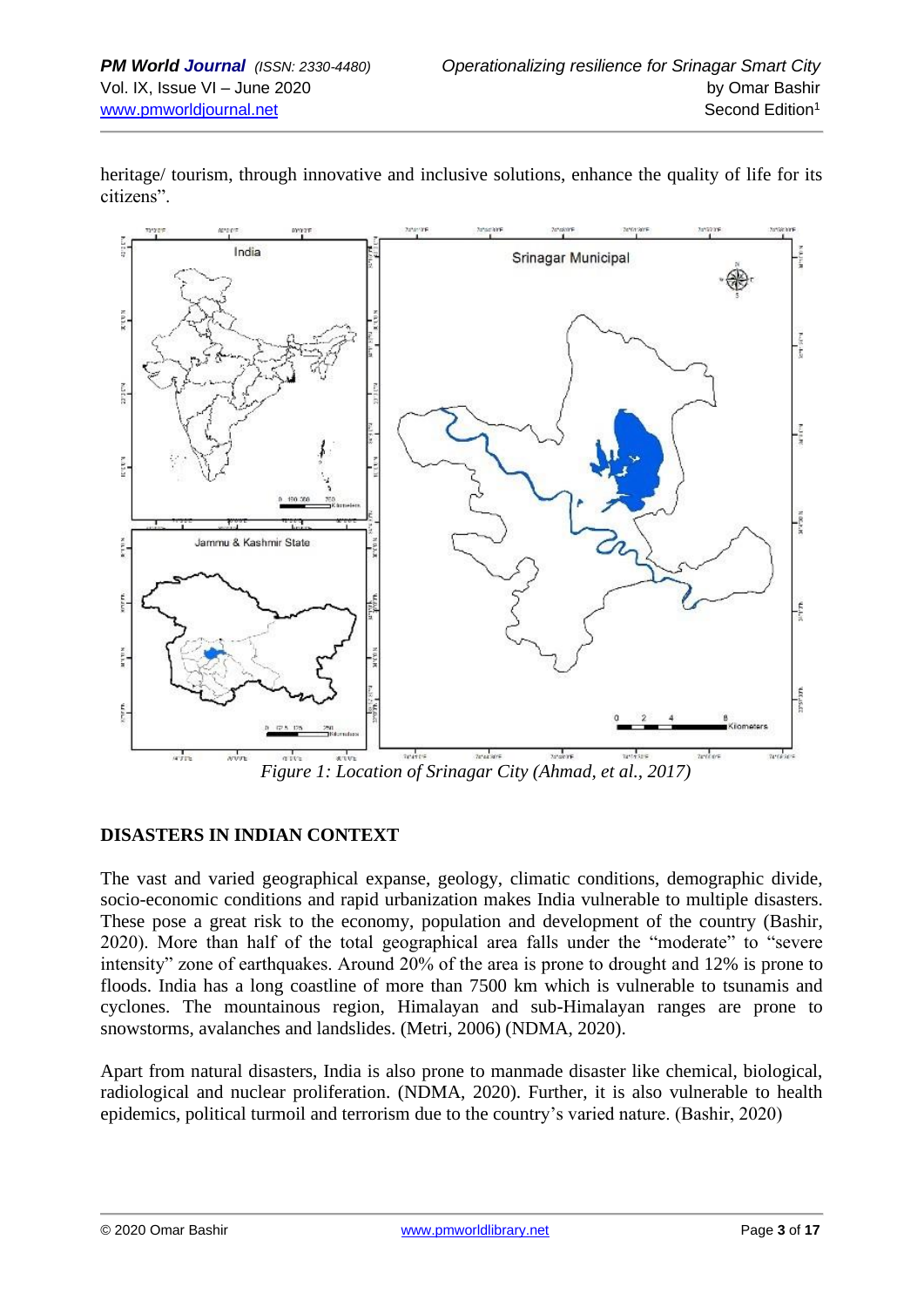## **LITERATURE REVIEW**

## **URBAN AREAS AND DISASTERS**

Urban areas or cities are seen from the view of a rural-urban continuum in disaster management research. This continuum includes villages or the rural countryside, towns or semi urbanized villages, cities and adjoining satellite cities or towns, metros and megapolis. Urban disasters are limited to the urban context. (Wamsler, 2014). A high density of population is one of the main characteristics of an urban area, this is often the main reason for increasing the disasters manifolds. (Malalgoda, et al., 2013). A disaster can be defined as an unprecedented and sudden disruption (either short or long term) which results in fatality, economic or environmental loss. (Bashir, 2020)

With cities growing larger and larger, the disasters have also been increasing in magnitude and intensity in the urban areas. Research also suggests that urban disasters are increasing in both in the terms of occurrences and human and economic losses. (Wamsler, 2014). This is true in Indian cities as well, the magnitude of disasters is increasing in terms of losses and can be attributed to the changing built environment of the ever-growing cities.

#### **RESILIENCE AND URBAN STRESSORS**

Resilience is often defined in terms of the system's ability to resist and function optimally during the period of stresses and threats (Satterthwaite, 2013) and how the system recovers as well (Baum, 2015). The ability to resist, for a city depends significantly on its built environment. A resilient built environment provides safety and protection to the city's physical and social environment (Haigh & Amaratunga, 2011). Using a holistic approach of understanding the strengths, weaknesses, threats, risks, linkages, stressors and relievers to make the city be able to better cope up with disasters. This leads to minimizing losses – loss of life, property, environment and economy and helps the city to return to the state before the disaster quickly and ensuring socio-economic wellbeing. (Hernantes, et al., 2019) (Spaans & Waterhout, 2017) (Bashir, 2020). The World Bank has developed the Resilient City's Program intending to incorporate resilience in the cities around the world. The vulnerabilities are categorized into five broad groups – Climate, Environment, Resources, Infrastructure and Resources. To overcome these vulnerabilities the cities, need to develop five broad groups – Governance, Institutions, Technical Capacities, Funding structures and Planning systems. (Global Facility for Disaster Risk Reduction, 2015). For a holistic resilience to be developed for a city, it needs to be at three levels – Individual level, household level and at the community level. (Satterthwaite, 2013)

From the urban planning view, a city can be termed as resilient if it can cope and respond to changes during a disaster without much loss in functionality (Tompkins & Hurlston-McKenzie, 2011). A resilient city needs to demonstrate resilience against four categories of stressors – Natural, Economic, Technological and Man-made. Natural stressors are usually unpredictable and uncontrollable. These include but not limited to earthquakes, landslides, floods, droughts, cyclones, tornadoes. A city typically has little or no control over these natural stressors. Natural stressors are majorly external barring famines or droughts, which may not be truly external. Other three stressors – Economic, Technological and Man-made are internal and the city has a certain extent of control over these internal stressors (Desouza & Flanery, 2013). However, the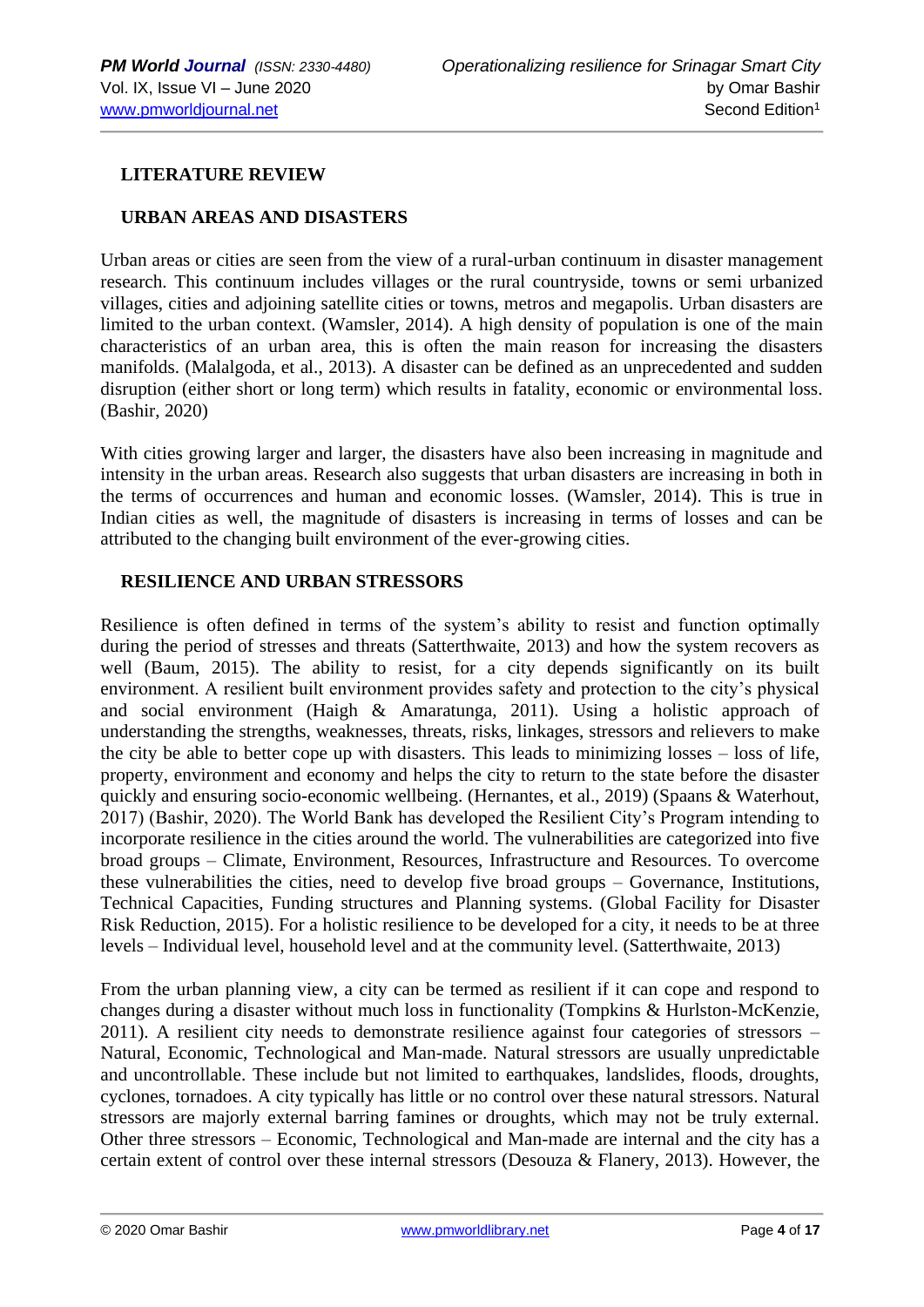control may not be absolute and may vary from city to city depending on several factors – unplanned development, growth of population, level of urbanization and dearth of resources. The systems of a city are under a lot of stress due to the combining effect of these factors and the four stressors. This combining effect extrapolates the magnitude and intensity of disasters in urban areas. (Bashir, 2020).

## **RESILIENCE AND QUALITY**

The overall quality of the built environment is one of the main factors which determines the overall resilience of a city. Well-designed cities with good construction are more resilient to disasters and have a greater chance of recovering from a disaster in a short span of as opposed to a city with poorly designed and constructed built environment. The poorly designed and constructed built environment, in some cases, increases the magnitude of the disaster or may give rise to interdependent or secondary risks (Bosher, 2008). Even cities with the well-built and resilient built environment may have areas where the infrastructure is poorly designed and constructed. These areas suffer the most during the disaster (Satterthwaite, 2013). The quality of life in the urban area is dependent on the built environment of the city. It is essential to incorporate resilience in the systems of the city so that it not only copes and adapts to any disruption in a way that it remains functional at a certain level during the disaster and its built environment remains intact (Malalgoda, et al., 2016). Critical Infrastructure that is deemed necessary for the built environment of the city must remain functional at an optimal level during the disaster. Therefore, it is necessary to "design, develop and manage resilience" the critical infrastructure in the built environment of the city (Haigh & Amaratunga, 2011). Additionally, given the unique nature of the cities in terms of the built environment, it is essential to consider city-specific needs while designing resilient solutions for the city (Satterthwaite, 2013) which may include re-engineering the infrastructure to make it more resilient so that it can cope any disaster (Malalgoda, et al., 2016)

## **DISASTER RISK REDUCTION IN INDIAN SMART CITIES**

The Smart City Mission launched by the Government of India in 2015 is a program of urban renewal and redevelopment of existing cities to transform them into smart cities. It had given a chance for the cities to incorporate resilience in developing the smart cities. However, examining the Smart City Proposals (SCP) of the cities submitted for the Smart City Mission it is observed that only 30% of the cities have incorporated resilience in some form but there is a lack of implementing holistic resilience in the proposals (Bhatnagar, et al., 2018). The Indian cities are some of the most densely populated cities in the world and are facing several stressors which have put a lot of stress on the already existing infrastructures of these cities.

## **DISASTERS IN SRINAGAR CITY**

The city, in the past few decades, has faced a spate of earthquakes, landslides and floods, terrorism and is prone to multiple disasters. The recent floods in 2014 resulted in the death of around 277 people and estimated property damage of around 5 billion rupees (Mishra, 2015). The highest flood depth was around 32 meters. (Kumar & Acharya, 2015). Srinagar falls under Zone V or "very severe intensity zone" of earthquake zoning in India. Earthquakes occur frequently and are mostly of high intensity. The earthquake of 2005 measured 7.6 on the Richter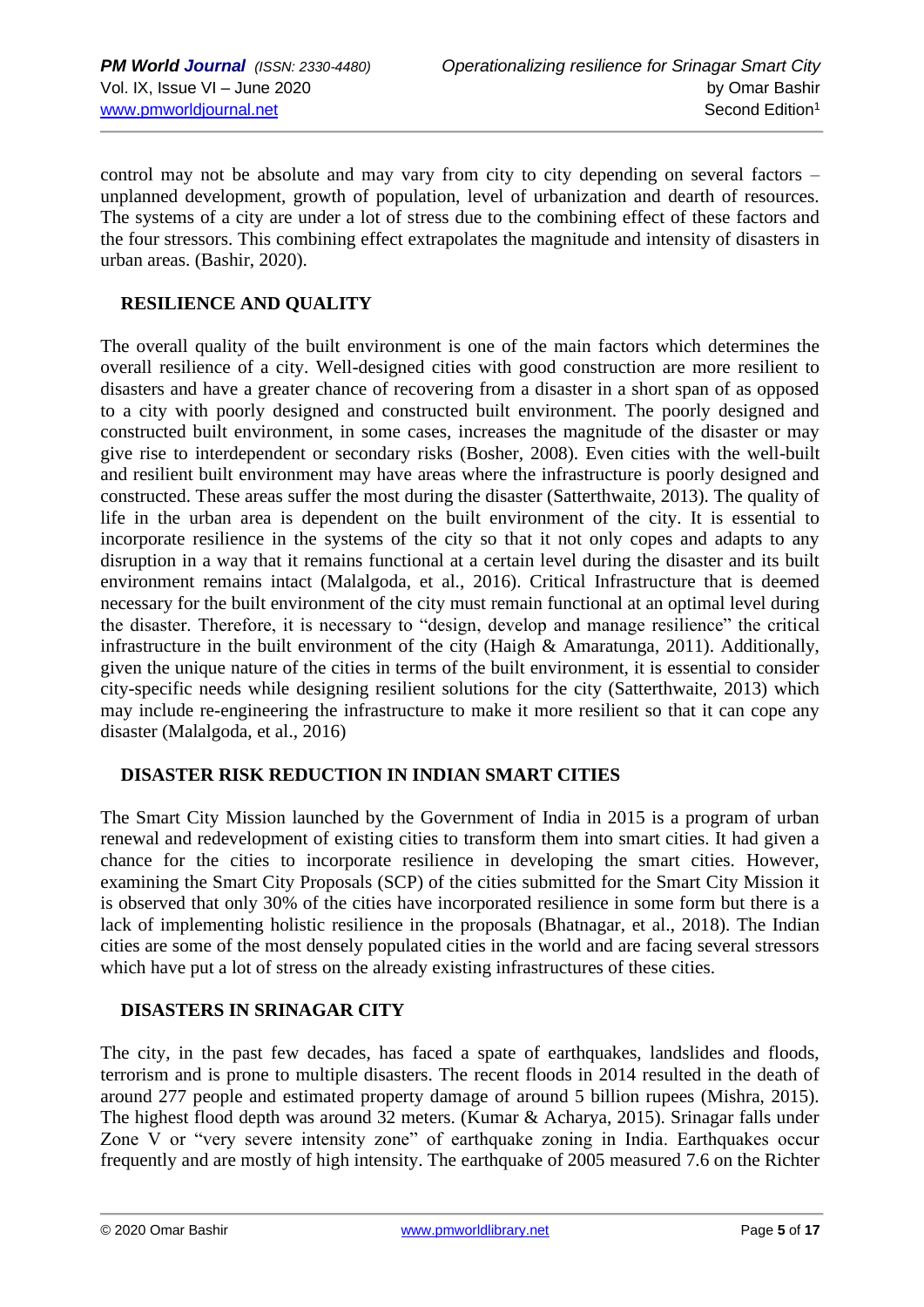scale was one of the very severe intensity earthquakes to hit the region. Nearly 90000 people lost their lives and around 100000 injured (USAID, 2006). Given the topography of the city, it is vulnerable to landslides and mudslides. Apart from natural disasters, the city is vulnerable to man-made disasters as well. The precarious political situation has given rise to terrorism and violence due to which many people have lost their lives.

## **RESEARCH METHODOLOGY**

The study uses a mixed research method with both qualitative and quantitative research techniques using research tools such as co-word analysis, semi-structured interviews and Delphi technique. Since developing a model for resilience building requires holistic participation of various stakeholders with different perspectives. Also, it is necessary to know about the interdependencies amongst sectors and services to have coherence in policies and plans (Desouza & Flanery, 2013).

The Risk Maturity Model presented in this study was developed in collaboration with multidisciplinary expert's form district administration, State disaster management authority, State police, state fire and emergency services and the Smart City Limited. These experts were a part of the pilot interview, Delphi technique and semi-structured interview.

|                      | Organization | <b>District</b><br><b>Administration</b> | <b>State</b><br><b>Disaster</b><br><b>Authority</b> | <b>Police</b> | <b>Fire and</b><br><b>Emergency</b><br><b>Services</b> | <b>National</b><br><b>Disaster</b><br><b>Relief</b><br>Force | <b>Smart</b><br><b>City</b><br><b>Limited</b> |
|----------------------|--------------|------------------------------------------|-----------------------------------------------------|---------------|--------------------------------------------------------|--------------------------------------------------------------|-----------------------------------------------|
| Experience           | $0$ to 5     | 3                                        | X                                                   | X             | X                                                      | X                                                            |                                               |
|                      | 6 to 10      | $\mathfrak{D}$                           |                                                     | X             |                                                        |                                                              | X                                             |
| (years)              | 11 to 15     |                                          | X                                                   | 3             |                                                        | X                                                            | X                                             |
|                      | $15+$        | X                                        |                                                     | X             | X                                                      | X                                                            | X                                             |
| Total no. of experts |              | 3                                        | $\gamma$                                            | 3             | $\mathfrak{D}$                                         |                                                              |                                               |

*Table 1: Brief profile of the experts consulted in the study*

## **MAPPING WITH RESILIENCE FRAMEWORKS**

The Srinagar Smart City Proposal (SCP) was mapped against two established resilience frameworks to establish a benchmark. The Sendai Framework for Disaster Reduction (2015-30) was adopted by the United Nations in 2015 as a non-binding, voluntary agreement that allows member nations to reduce disaster risk (Bashir, 2020). It comprises of seven specific targets and four areas of priority. (UNISDR, 2015)

The Rockefeller Foundation's 100 Resilient Cities (100RC) aims to establish a hundred resilient cities around the world. Applications were invited in 2013, 2014 and 2016. The City Resilience Framework developed by the 100RC, includes four priority areas, with each priority, having three drivers (100 Resilient Cities, 2015)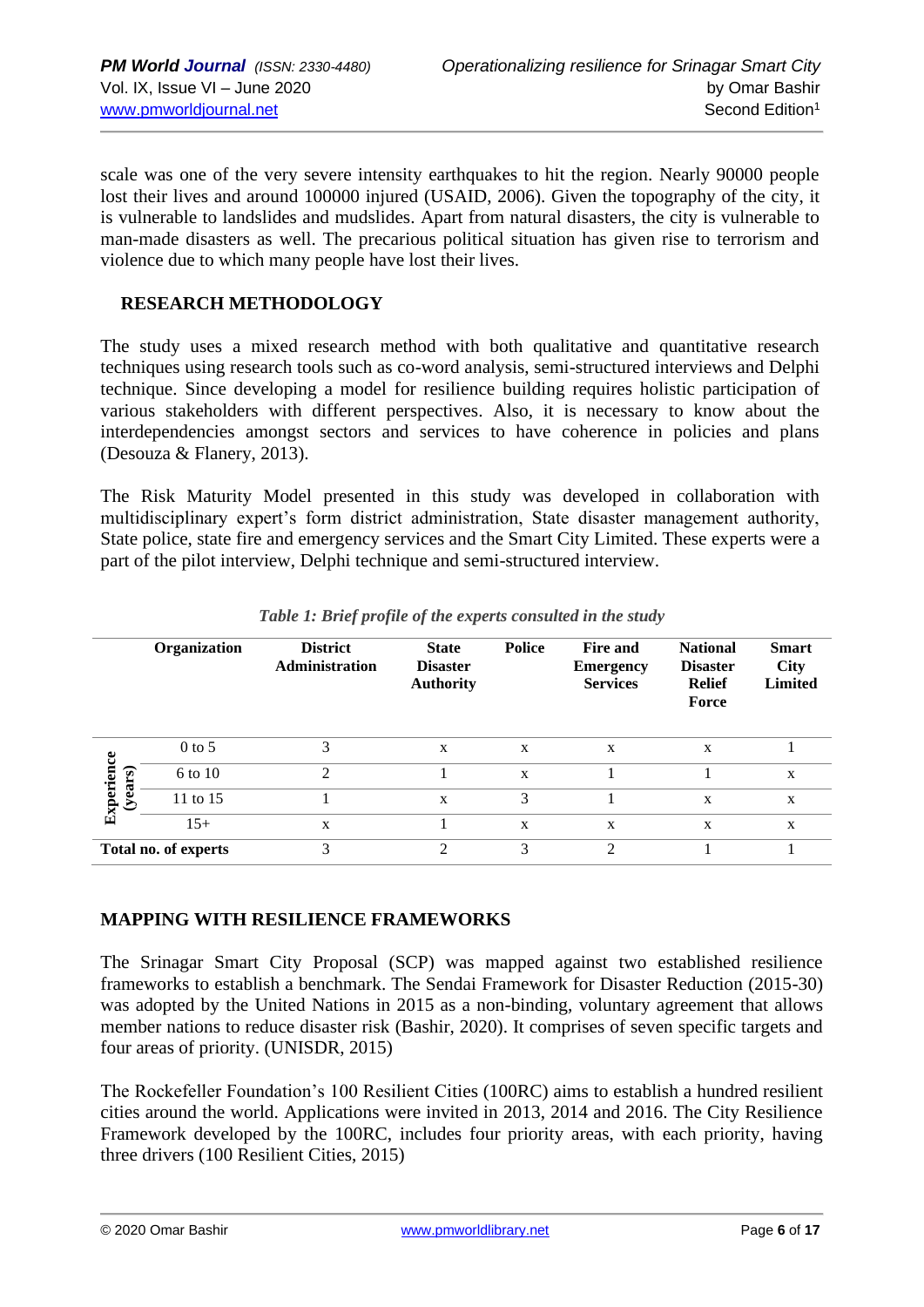The two frameworks were adopted before the SCP was prepared. The criteria of both the framework were analysed and mapped against the Smart City proposal (SCP) submitted to the Smart City Mission Challenge by using text analysis method. Further, a pilot interview was conducted with experts from the smart city project to establish the correctness of the mapping.

|                  |                                                       | Srinagar Smart<br>City Proposal |
|------------------|-------------------------------------------------------|---------------------------------|
|                  | Understanding disaster risk                           | Yes                             |
|                  | Strengthening disaster risk governance                | N <sub>0</sub>                  |
| Framework (2015) | Investing in disaster risk reduction for resilience   | N <sub>0</sub>                  |
| Sendai           | Enhancing preparedness for effective response         | Yes                             |
|                  | Effective recovery, rehabilitation and reconstruction | Yes                             |

## *Table 2: Mapping against Sendai Framework*

| Table 3: Mapping against 100 RC Framework |  |  |  |
|-------------------------------------------|--|--|--|
|-------------------------------------------|--|--|--|

|                                                | Srinagar Smart<br>City Proposal |
|------------------------------------------------|---------------------------------|
| Provide reliable communication and mobility    | N <sub>o</sub>                  |
| Provide and enhance natural and manmade assets | N <sub>o</sub>                  |
| Foster long term and integrated planning       | Yes                             |
| Promote leadership and effective management    | N <sub>o</sub>                  |
| Meet basic needs                               | Yes                             |
| Ensure public health services                  | N <sub>o</sub>                  |
| Ensure social stability, security and justice  | N <sub>o</sub>                  |
| Support livelihoods and employment             | N <sub>o</sub>                  |
| Promote cohesive and engaged communities       | N <sub>o</sub>                  |
| Foster economic prosperity                     | N <sub>0</sub>                  |
| Ensure continuity of critical services         | Yes                             |
| Empower a broad range of stakeholders          | N <sub>o</sub>                  |

100 Resilient Cities (2015) *100 Resilient Cities (2015)*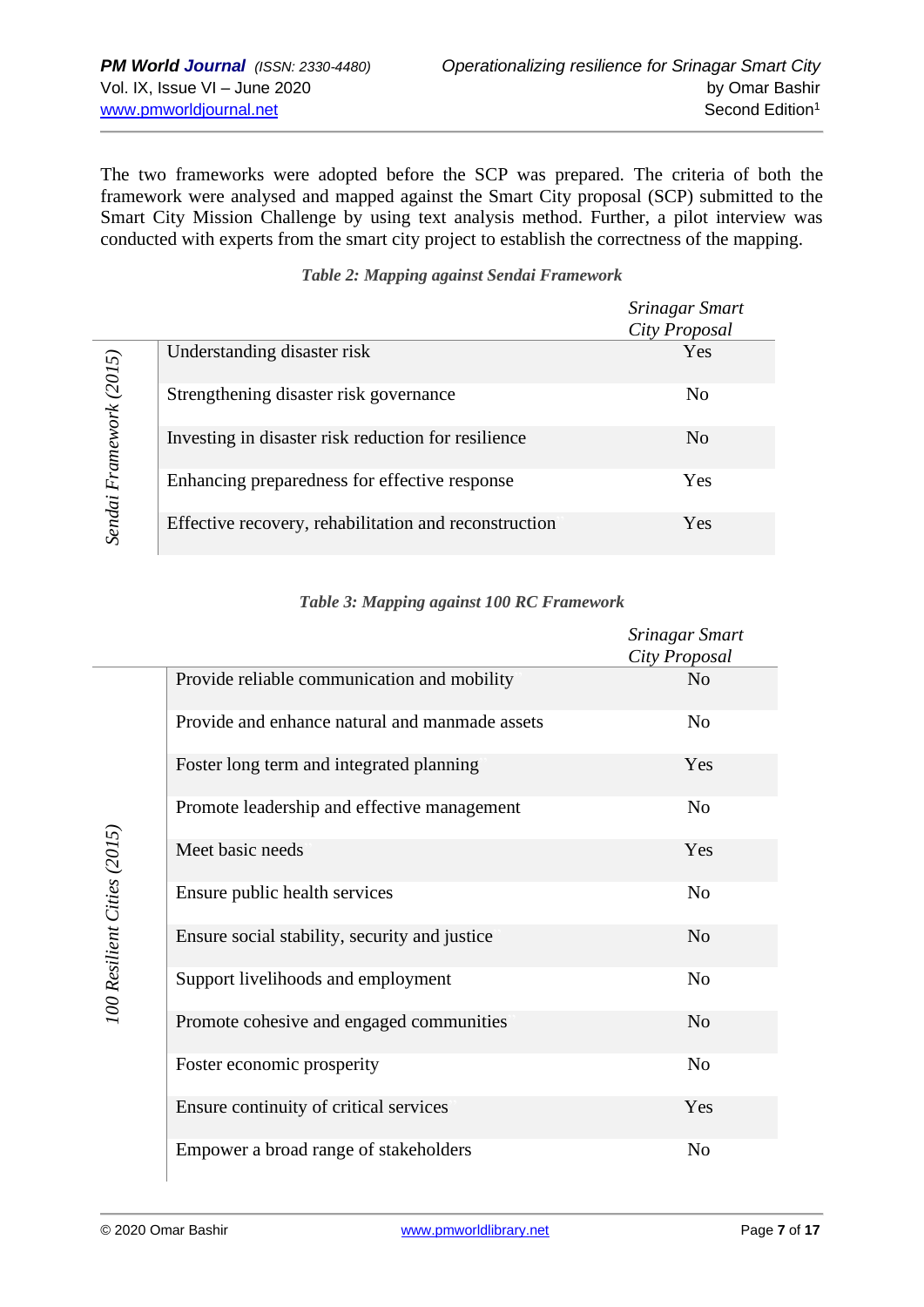## **DEVELOPMENT OF A RESILIENCE MATURITY MODEL**

A maturity model is a hierarchical description of progress in various stages of maturity (Wendler, 2012). The main use of a maturity model is to define the level of maturity using multi-dimensional criteria which are used to derive action areas according to priority and areas for improvement (Fleming, 2001) (Becker, et al., 2009) (Wendler, 2012).

Using different incremental maturity levels of resilience, the maturity model was modified to depict different stages of incorporating resilience in the smart city. (Bashir, 2020). Using progressive and systematic increments a Risk Maturity Model can be used to develop incremental resilience in a city. (Hernantes, et al., 2019). Resilience Maturity Model (RMM) used in this study used two parameters of judging resilience – likelihood of recovery and Recovery readiness.

The stages of the Resilience Maturity Model are depicted below:



*Figure 1: Five-Stage Resilience Maturity Model (RMM)*

The maturity levels are defined below:

## **STARTING**

This is the stage-I of RMM and there is no approach to incorporate resilience. There is very little or no understanding of disaster and disaster management. There is no clear policies or procedures exist for disaster management. The disaster management plan may exist in a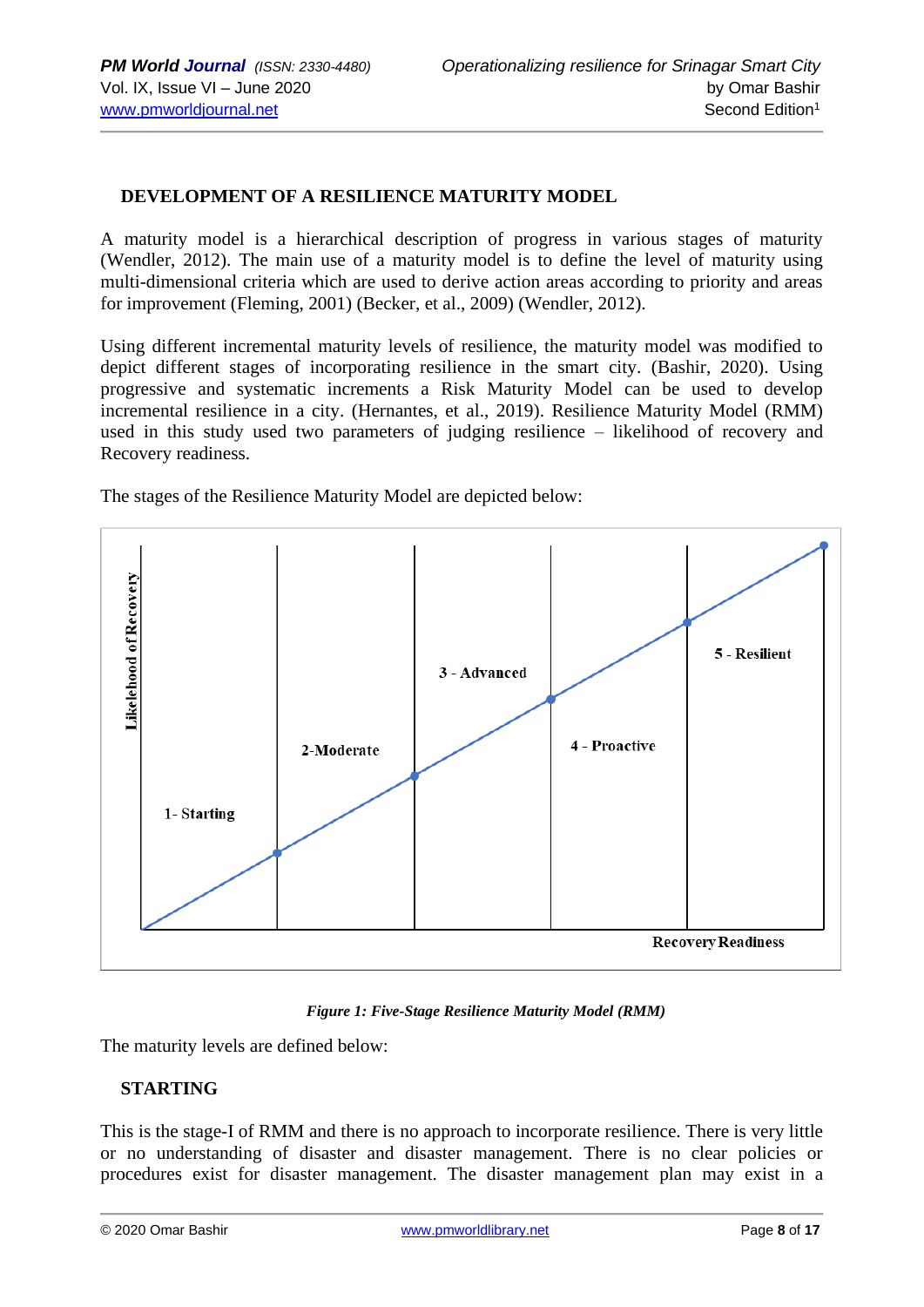fragmented form and there is no chance that it may be useful to deal with the disasters – unknown, unexpected or multiple disasters. There is no collaboration between the institutions and the city lacks the technical capability to deal with any disaster.

## **MODERATE**

This is the second stage of the RMM and there are some regulations and standards which are developed to deal with disasters. Disaster Management plans exist and there is some coordination between different institutions and there is an emphasis on increasing awareness through education and training. There is a general understanding of the role of critical infrastructure during disasters.

## **ADVANCED**

The planning systems are much advanced backed by policies, laws and regulations, standards with dedicated elements of disaster management. Greater emphasis on spreading awareness in the community and involvement of academia in the development of techniques for reducing disaster risk. The role critical infrastructure is well understood, and measures are taken to improve the reliability of the critical infrastructure during disasters. Their involvement of stakeholders is only limited to the planning stage.

## **PROACTIVE**

This is the fourth stage of RMM, the disaster management plans are fully developed, and integrated, other policies, procedures, laws and regulations are also well developed, and the institutions of the city are actively collaborating and are proactive in approach. The community is well informed and actively participates in mock drill and training conducted by a group of volunteers. The stakeholders work together on the same platform have a full understanding of developing resilience.

## **RESILIENT**

The city can withstand any disaster – expected, unexpected or multiple and can bounce back to its original state without much delay. The city can optimally function during the disaster due to its reliable critical infrastructure. All stakeholder work on the same platform and are engaged.

## **ADOPTION OF SMR AND RESILIENT CITY FRAMEWORKS**

This study adopted the SMR framework (Smart Mature Resilience, 2016) for operationalizing resilience. The SMR framework is developed for European cities and was modified in collaboration with experts to be adopted for Srinagar Smart City keeping in view the unique features of the city intact. Using the Delphi technique, the dimensions of SMR framework were analyzed and using the opinion of expert it was combined with the Resilient City's Program of World Bank to develop a holistic framework for operationalizing resilience.

The World Bank has developed the Resilient City's Program intending to incorporate resilience in the cities around the world. The vulnerabilities are categorized into five broad groups –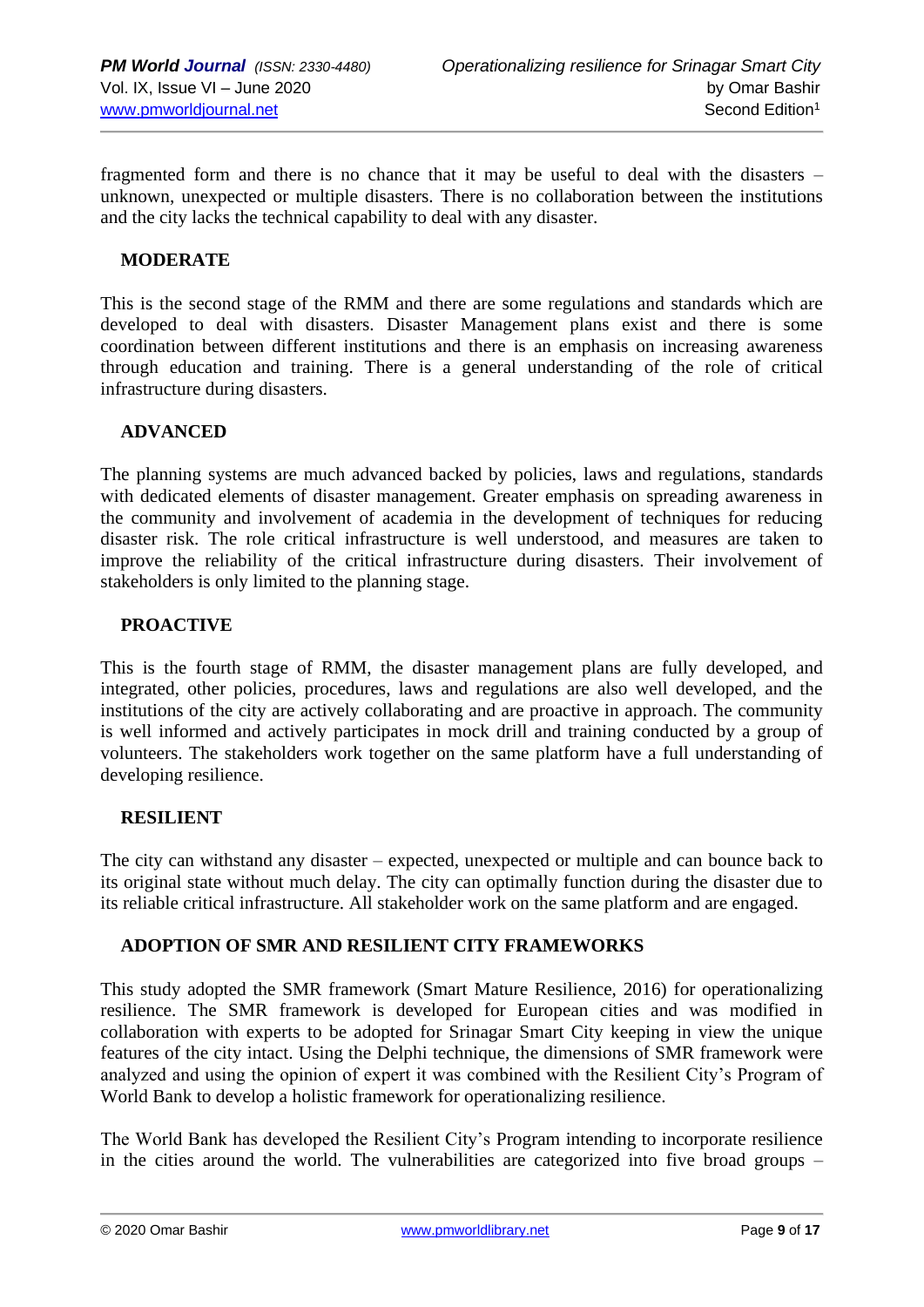Climate, Environment, Resources, Infrastructure and Resources. To overcome these vulnerabilities the cities, need to develop five broad groups – Governance, Institutions, Technical Capacities, Funding structures and Planning systems. (Global Facility for Disaster Risk Reduction, 2015).

## **CONCLUSION**

Cities around the world, especially in developing countries are under a lot of pressure due to unplanned and rapid urbanization. This is problematic when these cities face disasters. The cities ability to cope with disasters is limited due to rapid unplanned urbanization. Indian cities are currently undergoing redevelopment under the Smart Cities Mission and it provides an opportunity to make the cities resilient.

Srinagar city is vulnerable to multiple disasters and there is a need to incorporate resilience. There is an already existing system for Disaster Management in the city, however it is reactive in nature. There is no provision of incorporating resilience in the city. As Srinagar is being developed as a Smart City, it gives the city administration to incorporate resilience in the new developments. However, there is a need to not only incorporate resilience in the city systems but also to operationalize resilience. Though there are several frameworks available for incorporating resilience at a city level, there is a lack of any established study for operationalizing resilience. This study focusses on the development of a holistic stage-wise framework for operationalizing resilience.

|                              |                                                                              |                 |                                                                                                   | <b>Maturity levels</b>                                                                      |                                                                                                   |                                                                                        |
|------------------------------|------------------------------------------------------------------------------|-----------------|---------------------------------------------------------------------------------------------------|---------------------------------------------------------------------------------------------|---------------------------------------------------------------------------------------------------|----------------------------------------------------------------------------------------|
| Dimensi<br><b>ons</b>        | Subdimensi<br><b>ons</b>                                                     | <b>Starting</b> | Moderate                                                                                          | Advanced                                                                                    | Proactive                                                                                         | Resilient                                                                              |
| Leadership and<br>Governance | Developme<br>nt and<br>enhanceme<br>nt of laws<br>and<br>regulations<br>(G1) |                 | Develop a<br>white paper<br>about the<br>governance<br>approach at<br>multiple<br>levels<br>(GM1) | Develop<br>policies<br>and<br>procedures<br>conformin<br>g to<br>National<br>level<br>(GA1) | Develop<br>policies<br>and<br>procedures<br>conformin<br>g to<br>Internation<br>al level<br>(GP1) | Establish<br>SOP's and<br>standards<br>for<br>incorporat<br>ing<br>resilience<br>(GR1) |

## **Table 4: Detailed Five stage Resilience Maturity Model (RMM)**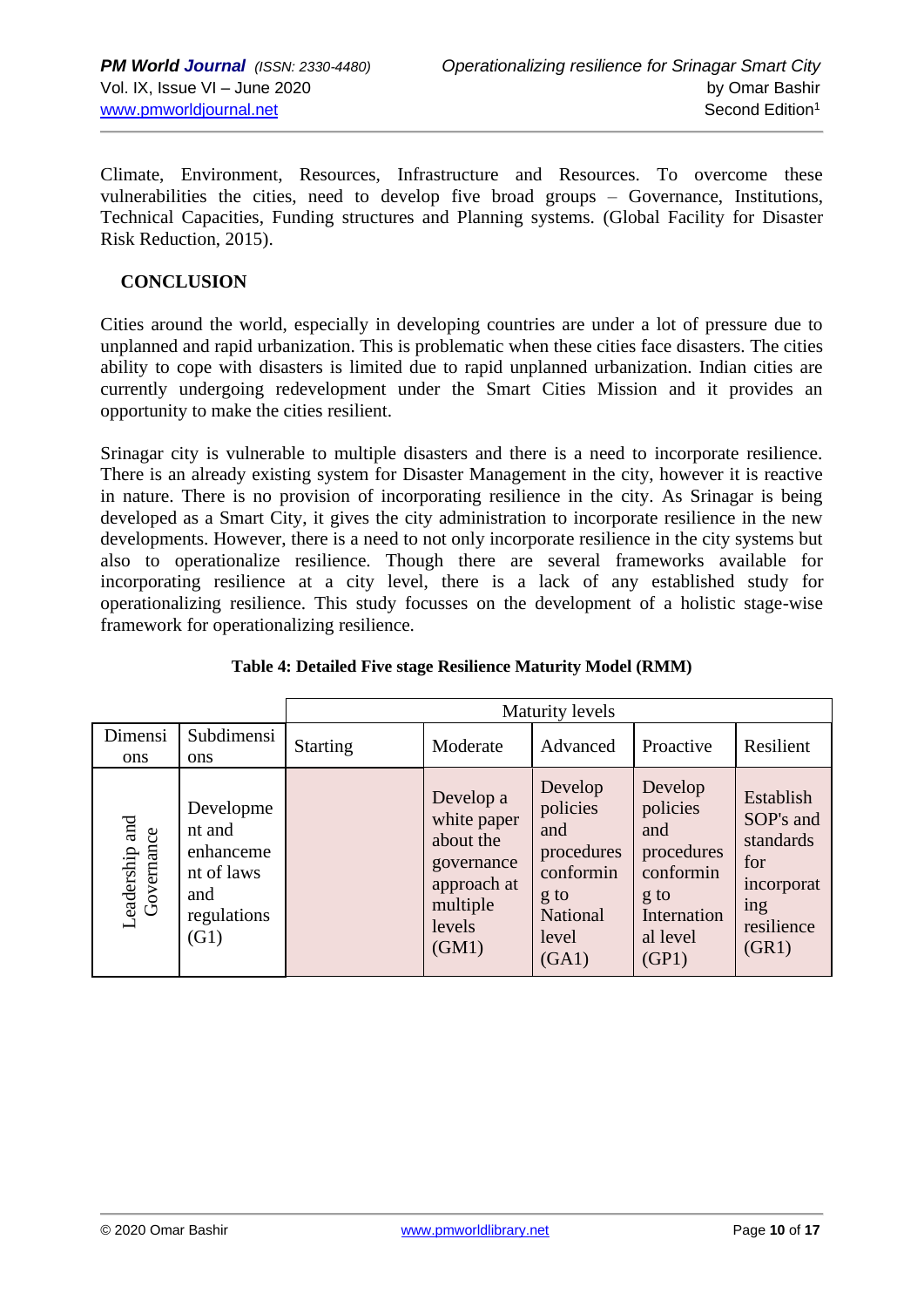| Institution      | <b>Smart City</b><br>Authority<br>Ltd. $(11)$ | Develop a<br>dedicated team<br>for looking at<br>resilience in the<br>$city$ (I1S1)<br>Incorporate<br>resilience in the<br>mission and<br>vision of the<br><b>Smart City</b><br>Proposals and<br>other<br>documentations<br>(11S2) | Setup a<br>resilience<br>department<br>with cross-<br>functional<br>$sub-$<br>departments<br>(IIM1)<br>Map the<br>resilience<br>plan with<br>those other<br>cities<br>(IIM2)<br>Promote<br>equality in<br>access to all<br>sections of<br>the society<br>(IIM3) | Develop a<br>plan to<br>integrate<br>cross-<br>functional<br>city<br>department<br>s like<br>municipalit<br>y, fire<br>department<br>, district<br>administrat<br>ion $(IIA1)$                                                                                       | Map the<br>resilience<br>action plan<br>with state-<br>level<br>agencies<br>like State<br><b>Disaster</b><br>Relief<br>Force and<br>other<br>institutions<br>(IIP1)                                                                | Map the<br>resilience<br>action<br>plan with<br>national-<br>level<br>agencies<br>like<br>National<br><b>Disaster</b><br>Relief<br>Force and<br>other<br>institution<br>$s$ (I1R1) |
|------------------|-----------------------------------------------|------------------------------------------------------------------------------------------------------------------------------------------------------------------------------------------------------------------------------------|-----------------------------------------------------------------------------------------------------------------------------------------------------------------------------------------------------------------------------------------------------------------|----------------------------------------------------------------------------------------------------------------------------------------------------------------------------------------------------------------------------------------------------------------------|------------------------------------------------------------------------------------------------------------------------------------------------------------------------------------------------------------------------------------|------------------------------------------------------------------------------------------------------------------------------------------------------------------------------------|
| Planning Systems | Education<br>and<br>Training<br>(P1)          | Conduct<br>training with<br>city level<br>emergency<br>team $(P1S1)$<br>Develop a<br>group of<br>volunteer<br>citizen group to<br>be deployed<br>during a<br>disaster (P1S2)                                                       | Conduct<br>regular<br>mock drills<br>and training<br>for<br>emergency<br>teams and<br>volunteers<br>P1M1)                                                                                                                                                       | Conduct<br>mock drills<br>and<br>training for<br>emergency<br>teams and<br>volunteers<br>(PIA1)<br>Audit and<br>modify the<br>training<br>programs<br>as required<br>(PIA2)<br>Conduct<br>Regular<br>educationa<br>1 and<br>training<br>programm<br>es at<br>schools | Conduct<br>regular<br>mock drills<br>and<br>training<br>across<br>various<br>city<br>authorities,<br>emergency<br>services<br>and<br>educationa<br>1 institutes<br>(PIP1)<br>Develop<br>training<br>with other<br>cities<br>(PIP2) | Develop<br>and<br>conduct<br>regular<br>training<br>and mock<br>drills for<br>all<br>sections<br>of the<br>society<br>(PIR1)                                                       |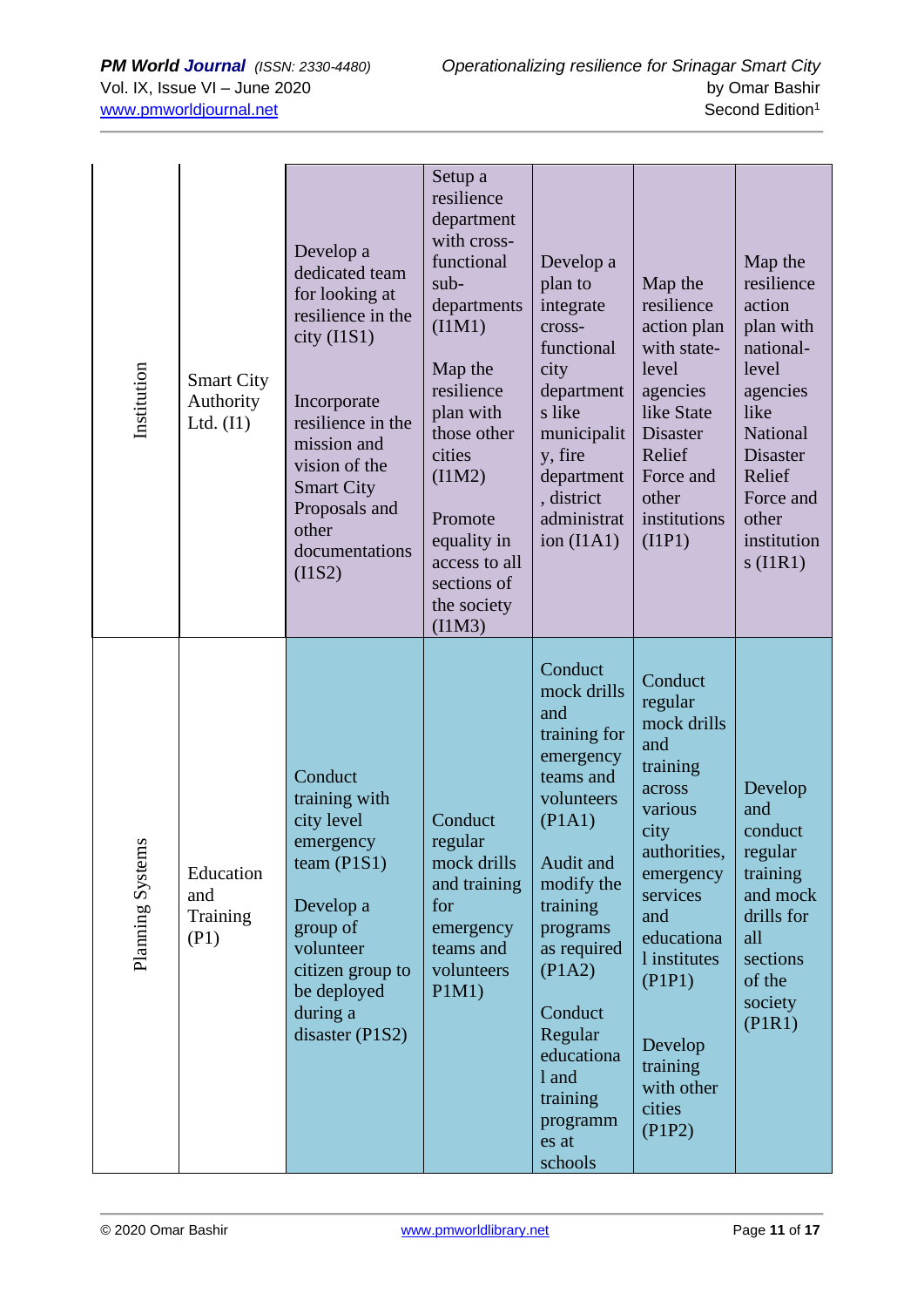|                        |                                                                          |                                                                                                                                                                                  |                                                                                                                                                                                                                                    | and<br>colleges<br>(PIA3)                                                                                                                                                                                                  |                                                                                                                                                                        |                                                                                                                         |
|------------------------|--------------------------------------------------------------------------|----------------------------------------------------------------------------------------------------------------------------------------------------------------------------------|------------------------------------------------------------------------------------------------------------------------------------------------------------------------------------------------------------------------------------|----------------------------------------------------------------------------------------------------------------------------------------------------------------------------------------------------------------------------|------------------------------------------------------------------------------------------------------------------------------------------------------------------------|-------------------------------------------------------------------------------------------------------------------------|
|                        | Resilience<br>action plan<br>developme<br>nt $(P2)$                      | Identify the<br>requirements<br>for city-level<br>resilience<br>(P2S1)                                                                                                           | Formulate a<br>plan for<br>incorporatin<br>g resilience<br>(P2M1)                                                                                                                                                                  | Establish<br>indicators<br>for the<br>assessment<br>of<br>resilience<br>plan<br>performan<br>ce(P2A1)                                                                                                                      | Assess and<br>monitor<br>the<br>efficacy of<br>the<br>resilience<br>plan<br>(P2P1)                                                                                     | Revise<br>and<br>redevelop<br>the<br>resilience<br>plan and<br>monitor<br>the<br>performan<br>ce<br>regularly<br>(P2R1) |
|                        | Reliability<br>of<br>infrastructu<br>res(T1)                             | Develop a plan<br>to assess the<br>reliability of<br>critical<br>infrastructure(T<br>1S1)                                                                                        | Develop a<br>plan to<br>enhance the<br>reliability<br>of critical<br>infrastructu<br>re $(T1M1)$                                                                                                                                   | Develop a<br>contingenc<br>y plan for<br>failures<br>(T1A1)                                                                                                                                                                | Develop a<br>plan for<br>regular<br>audit of<br>critical<br>infrastruct<br>ures<br>(T1P1)                                                                              | Emphasiz<br>e on<br>continuou<br>S<br>improvem<br>ent of the<br>critical<br>infrastruct<br>ure<br>(T1R1)                |
| al capacity<br>Technic | Developme<br>nt of<br>partnership<br>s with city<br>stakeholder<br>s(T2) | Map relevant<br>stakeholders to<br>develop a<br>resilience plan<br>(T2S1)<br>Develop a<br>mechanism to<br>make<br>emergency<br>information<br>public ally<br>available<br>(T2S2) | Develop a<br>stakeholder<br>engagement<br>plan<br>defining its<br>roles and<br>responsibili<br>ties $(T2M1)$<br>Develop an<br>internal<br>communica<br>tion<br>platform for<br>sharing<br>information<br>with<br>different<br>city | Develop a<br>common<br>understand<br>ing of<br>resilience<br>between<br>the<br>different<br>stakeholde<br>rs $(T2A1)$<br>Involve<br>academia<br>and the<br>scientific<br>community<br>to improve<br>resilience<br>planning | Establish a<br>mechanism   Involve<br>for public<br>consultatio<br>ns to<br>receive<br>feedback<br>on the<br>resilience<br>plan and<br>modify<br>accordingl<br>y(T2P1) | all<br>stakehold<br>ers<br>developin<br>g,<br>modifying<br>and<br>assessing<br>plans<br>(T2R1)                          |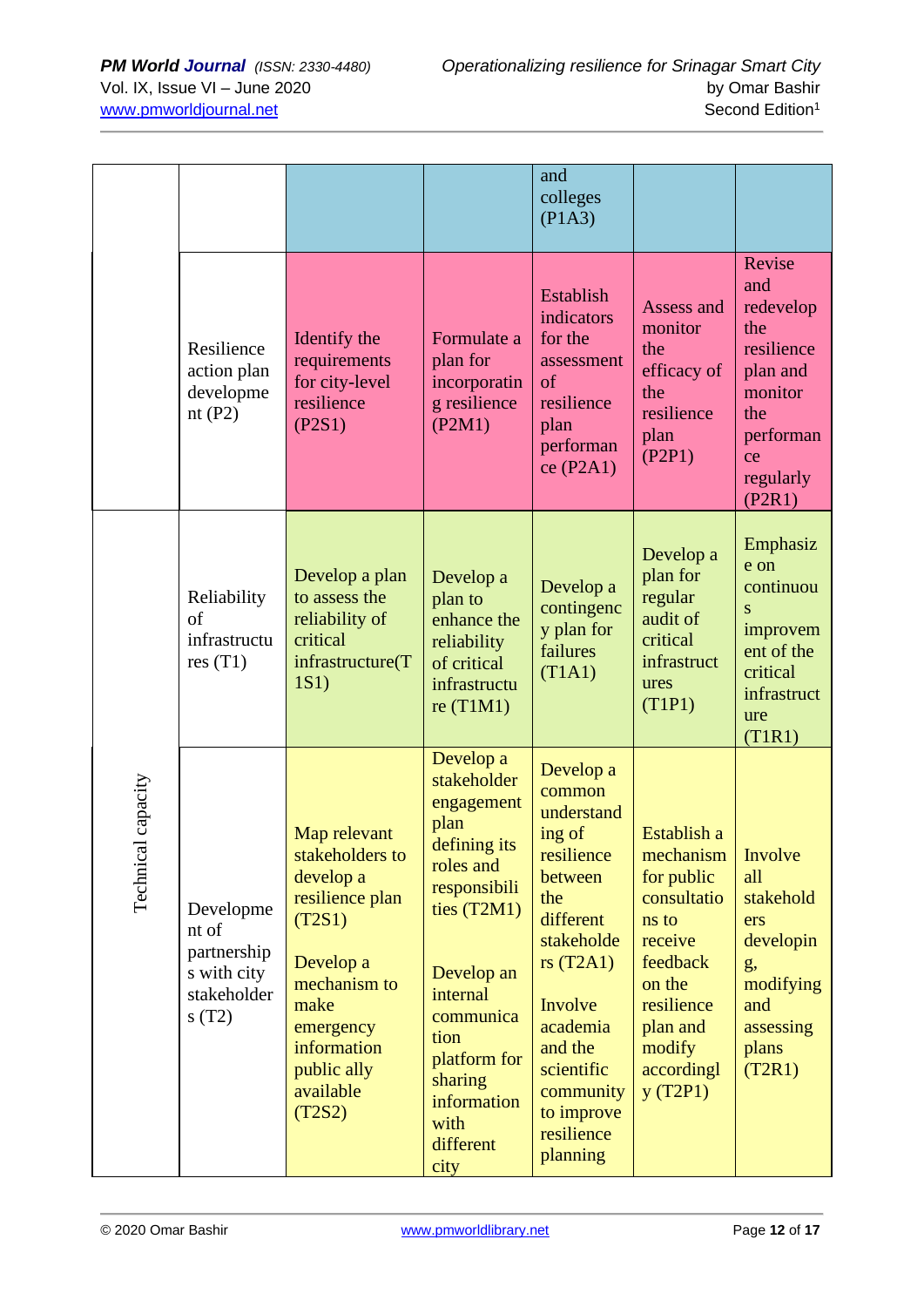|                    |                                                       |                                                                                                                                                                               | authorities<br>and<br>emergency<br>services<br>(T2M2)                                             | (T2A2)                                       |                                                       |                                                                  |
|--------------------|-------------------------------------------------------|-------------------------------------------------------------------------------------------------------------------------------------------------------------------------------|---------------------------------------------------------------------------------------------------|----------------------------------------------|-------------------------------------------------------|------------------------------------------------------------------|
| Funding structures | <b>Resources</b><br>to build up<br>resilience<br>(F1) | <b>Assess current</b><br>funding<br>opportunities<br>for the<br>development of<br>resilience<br>(FIS1)<br>Establish a<br>disaster relief<br>fund for<br>emergencies<br>(F1S2) | Provision<br>for a<br>resilience<br>action plan<br>in the local<br>government<br>budget<br>(FIM1) | Encourage<br>insurance<br>coverage<br>(F1A2) | Promote<br>R&D in<br>building<br>resilience<br>(F1P1) | Incentiviz<br>e<br>resilience-<br>building<br>measures<br>(F1A1) |

## **REFERENCES**

100 Resilient Cities, 2015. *City Resilience Framework.* [Online] Available at: http://www.100resilientcities.org/resources/#section-2 [Accessed 10 February 2020].

Ahmad, T., Pandey, A. C. & Kumar, A., 2017. Evaluation of flood impacts vis-à-vis urban sprawl and changing climate in Srinagar city and its environs. *The Suresh Gyan Vihar University Journal of Climate Change and Water,* 1(2), pp. 38-46.

Aijaz, R. & Hoelscher, K., 2015. India's Smart Cities Mission: An Assessment. *ORF Issue Brief*, December, pp. 1-12.

Bashir, O., 2020. Reducing Disaster Risks in Indian Smart Cities: A Five-Stage Resilience Maturity Model (RMM) Approach. In: S. Ahmed, S. M. Abbas & H. Zia, eds. *Smart Cities—Opportunities and Challenges.*  Singapore: Springer, pp. pp 411-422.

Baum, S. D., 2015. Risk and resilience for unknown, unquantifiable, systemic,and unlikely/catastrophic threats. *Environment Systems and Decisions,* 35(2), pp. 229-236.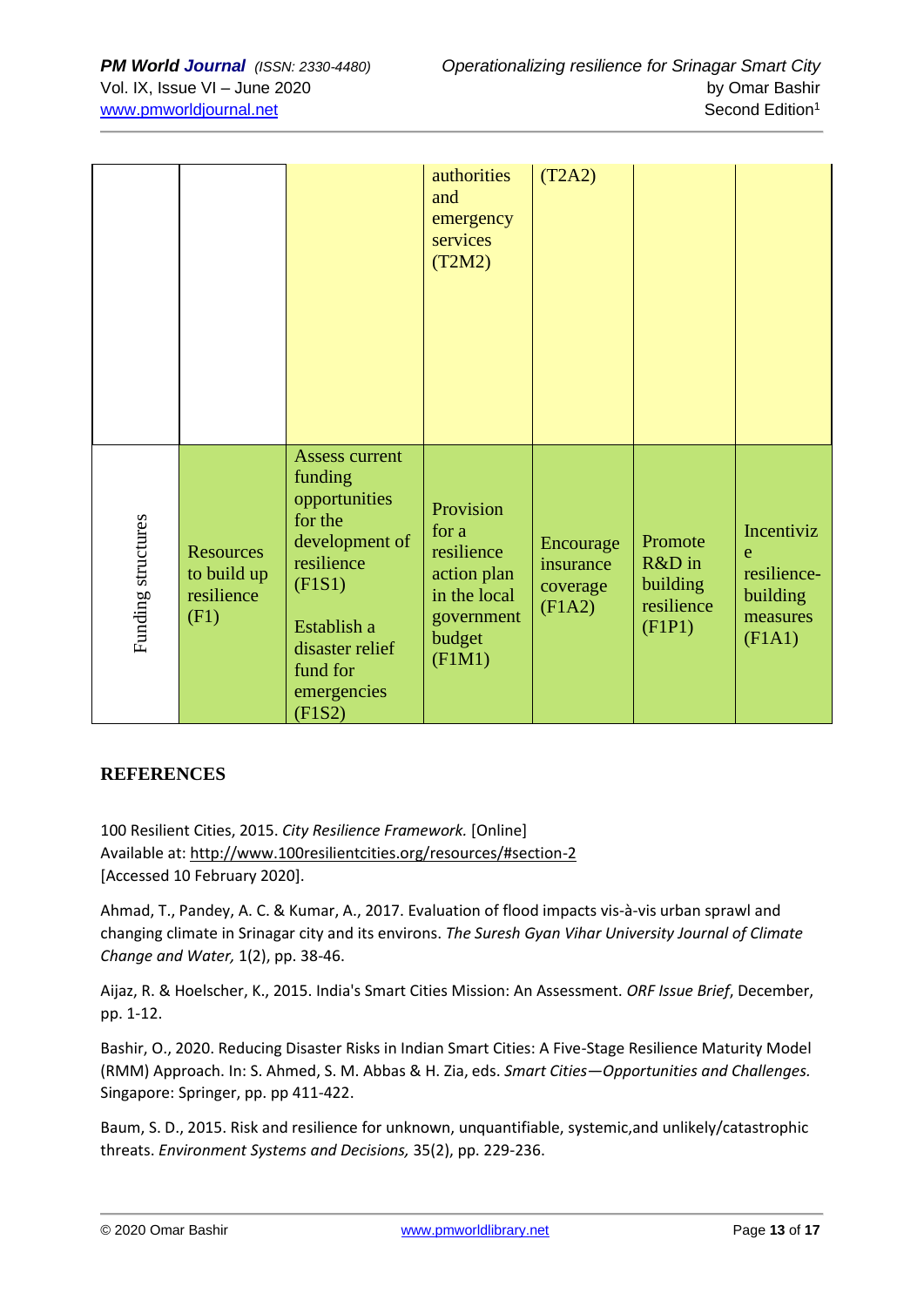Becker, J., Knackstedt, R. & Pöppelbuß, J. B., 2009. Developing Maturity Models for IT Management. *Information Systems Engineering,* 1(3), pp. 213-222.

Bhat, M. S., 2008. *Urban System in Himalayas: A Study of Srinagar City-Region.* 1st ed. New Delhi: Dilpreet Publishing House.

Bhatnagar, A. et al., 2018. Analysing the Role of India's Smart Cities Mission in Achieving Sustainable Development Goal 11 and the New Urban Agenda. In: W. L. Filho, J. Rogers & U. Iyer-Raniga, eds. *Sustainable Development Research in Asia-Pacific Region.* Switzerland: Springer International Publishing, pp. 275-292.

Bosher, L., 2008. The need for built in resilience. In: L. Bosher, ed. *Hazards and the Built Environment-Attaining Built-in Resilience.* London: Routledge, pp. 3-19.

Bosher, L., Dainty, A., Carrillo, P. & and Glass, J., 2007. Built-in resilience to disasters: a pre-emptive approach. *Engineering, Construction and Architectural Management,* 14(5), pp. 434-446.

Census of India, 2011. *Census of India.* [Online] Available at: http://censusindia.gov.in/2011-provresults/paper2/data\_files/india/Rural\_Urban\_2011.pdf [Accessed 03 February 2020].

City Mayors, 2006. *City Mayors.* [Online] Available at: http://www.citymayors.com/statistics/urban\_growth1.html [Accessed 11 April 2020].

Desouza, K. C. & Flanery, T. H., 2013. Designing, planning, and managing resilient cities: A conceptual framework. *Cities,* 85(xxxx), pp. 89-99.

Desouza, K. C. & Flanery, T. H., 2013. Designing, planning, and managing resilient cities: A conceptual framework. *Cities,* Volume 35, pp. 89-99.

Field, C. & Look, R., 2018. A value-based approach to infrastructure resilience. *Environment Systems and Decisions,* 38(3), pp. 292-305.

Fleming, M., 2001. *Safety culture maturity model,* Norwich: Health and Safety Executive.

Global Facility for Disaster Risk Reduction, 2015. *Investing in Urban Resilience,* Washington: The World Bank.

Godfrey, S., 2008. *What is CMMI?.* Maryland: NASA Goddard Space Flight Centre.

Godschalk, D. R., 2003. Urban hazard mitigation: creating resilient cities. *Natural Hazards Review,*  Volume 4, pp. 136-143.

Gupta, K. & Hall, R. P., 2017. *The Indian Perspective of Smart Cities.* Prague, Smart City Symposium.

Haigh, R. & Amaratunga, D., 2011. Introduction. In: R. Haigh & D. Amaratunga, eds. *Post Disaster Reconstruction of the Built Environment: Rebuilding for Resilience.* Oxford: Willey-Blackwell, pp. 1-11.

Hernantes, J. et al., 2019. Towards resilient cities: A maturity model for operationalizing resilience. *Cities,* 84(January 2019), pp. 96-103.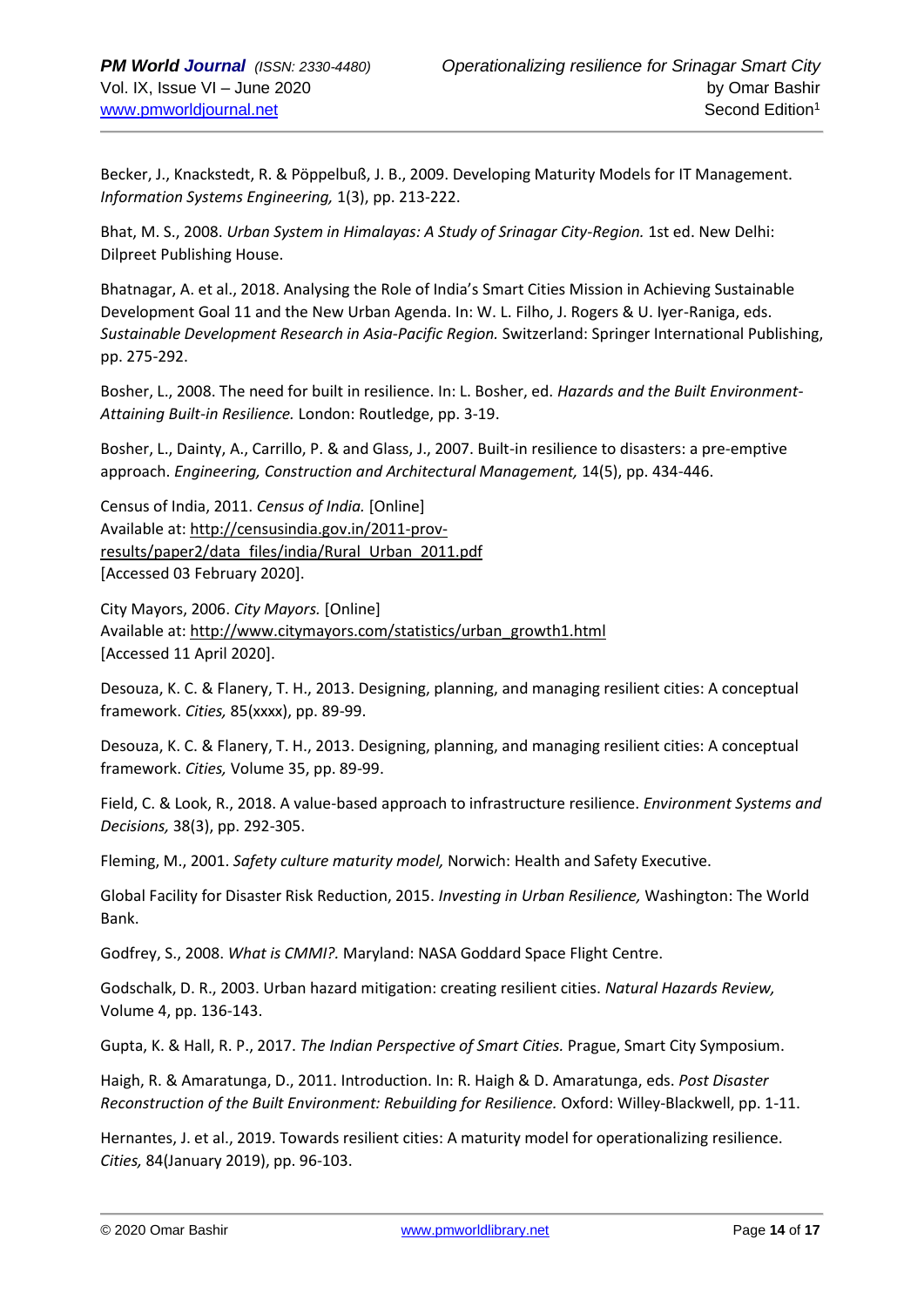Kumar, R. & Acharya, P., 2015. Flood hazard and risk assessment of 2014 floods in Kashmir Valley: a space-based multisensor approach. *Natural Hazards,* 84(1), pp. 437- 464.

Linkov, I. et al., 2014. Risk and resilience lessons from Venice. *Environmental Systems Decisions,* Volume 34, p. 378–382.

Malalgoda, C., Amaratunga, D. & Haigh, R., 2013. Creating disaster resilient built environment in urban cities: the role of local governments in Sri Lanka. *International Journal of Disaster Resilience in the Built Environment,* 4(1), pp. 72-94.

Malalgoda, C., Amaratunga, D. & Haigh, R., 2016. Overcoming challenges faced by local governments in creating a resilient built environment in cities. *Disaster Prevention and Management,* 25(5), pp. 628- 648.

Metri, B. A., 2006. Disaster mitigation framework for India using quality circle approach. *Disaster Prevention and Management,* 15(4), pp. pp. 621-635.

Mishra, A. K., 2015. A study on the occurrence of flood events over Jammu and Kashmir during September 2014 using satellite remote sensing. *Natural Hazards,* 78(2), p. 1463–1467.

NDMA, 2020. *National Disaster Management Authority.* [Online] Available at: https://ndma.gov.in/en/vulnerability-profile.html [Accessed 27 January 2020].

Nengroo, Z. A., Bhat, M. S. & Kuchay, N. A., 2017. Measuring urban sprawl of Srinagar city, Jammu and Kashmir, India. *Journal of Urban Management,* 6(2), pp. 45-55.

O'Rourke, T. D., 2007. *Critical Infrastructure, Interdependencies, and Resilience.* [Online] Available at: https://pdfs.semanticscholar.org/6c17/b35ec7555a9f27d5ccb6ca1d357a20b5ce0a.pdf [Accessed 09 February 2019].

Praharaj , S. & Han, H., 2019. Building a typology of the 100 smart cities in India. *Smart and Sustainable Built Environment,* 8(5), pp. 400-414.

Pursiainen, C., 2018. Critical infrastructure resilience: A Nordic model in the making?. *International Journal of Disaster Risk Reduction,* Volume 27, pp. 632-641.

Satterthwaite, D., 2013. The political underpinnings of cities' accumulated resilience to climate change. *Environment & Urbanization ,* 25(2), pp. 381-391.

Smart Cities Mission, 2015. *Smart Cities Mission.* [Online] Available at: http://smartcities.gov.in/content/ [Accessed 15 April 2019].

Smart Mature Resilience, 2016. *Smart Mature Resilience.* [Online] Available at: https://smr-project.eu/home/ [Accessed 18 April 2020].

Spaans, M. & Waterhout, B., 2017. Building up resilience in cities worldwide – Rotterdam as participant in the 100 Resilient Cities Programme. *Cities,* 61(1), pp. 109-116.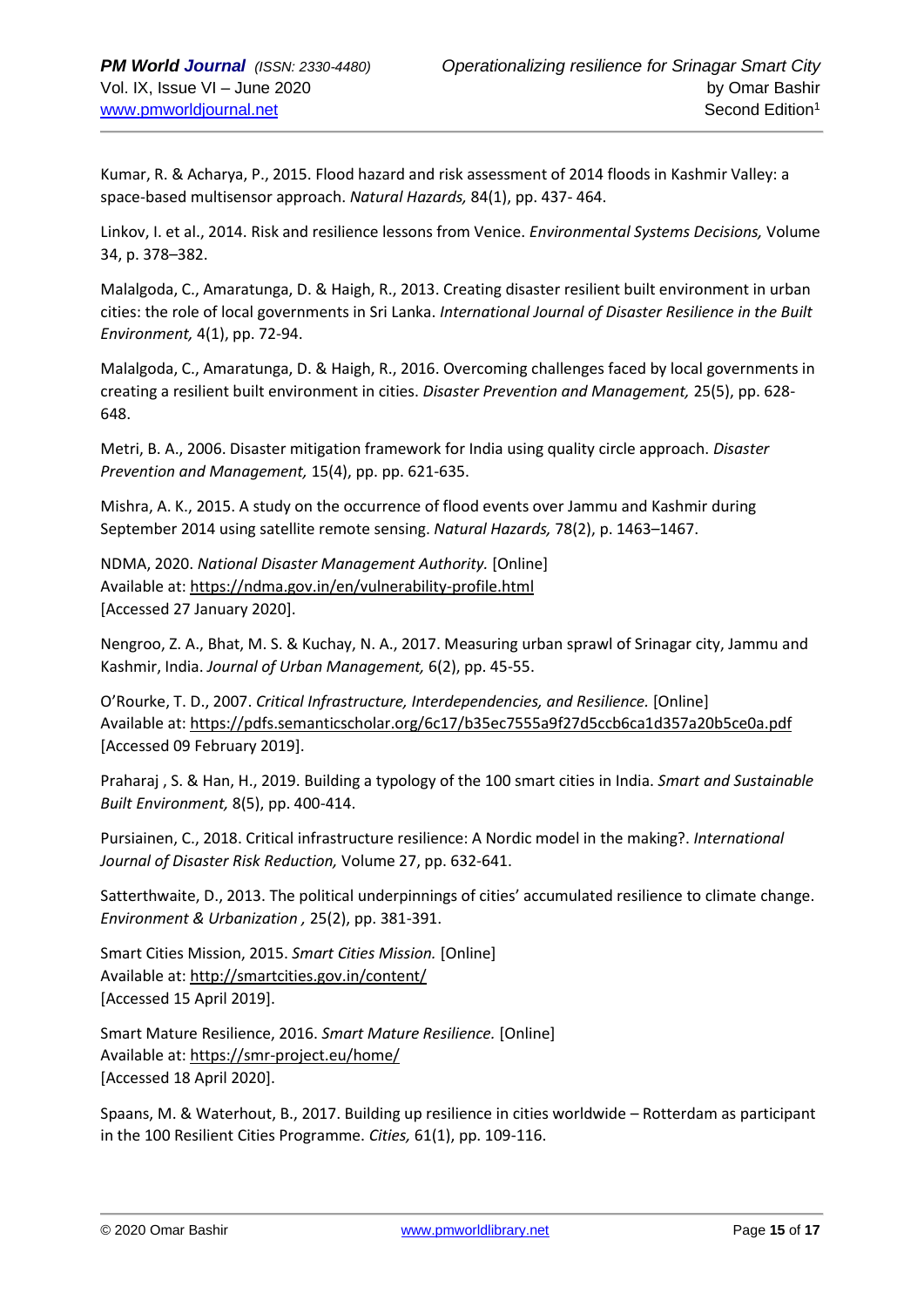Tompkins, E. & Hurlston-McKenzie, L.-A., 2011. Public-private partnerships in the provision of environmental governance: a case of disaster management. In: E. Boyd & C. Folke, eds. *Adapting Institutions: Governance, Complexity and Social-Ecological Resilience.* Cambridge GB: Cambridge University Press, pp. 171-189.

UNISDR, 2015. *Sendai Framework for Disaster Risk Reduction.* [Online] Available at: https://www.unisdr.org/we/coordinate/sendai-framework [Accessed 10 March 2020].

USAID, 2006. *South Asia- Earthquake Fact sheet.* [Online] Available at: https://reliefweb.int/report/india/south-asia-earthquake-fact-sheet-25-fiscal-year-fy-2006 [Accessed 17 April 2020].

Wamsler, C., 2014. *Cities, Disaster Risk and Adaptation.* 1st ed. New York: Routledge.

Wendler, R., 2012. The maturity of maturity model research: A systematic mapping study. *Information and Software Technology,* 54(12), pp. 1317-1339.

World Bank, 2020. *Urban Population.* [Online] Available at: https://data.worldbank.org/indicator/SP.URB.TOTL.IN.ZS [Accessed 10 April 2020].